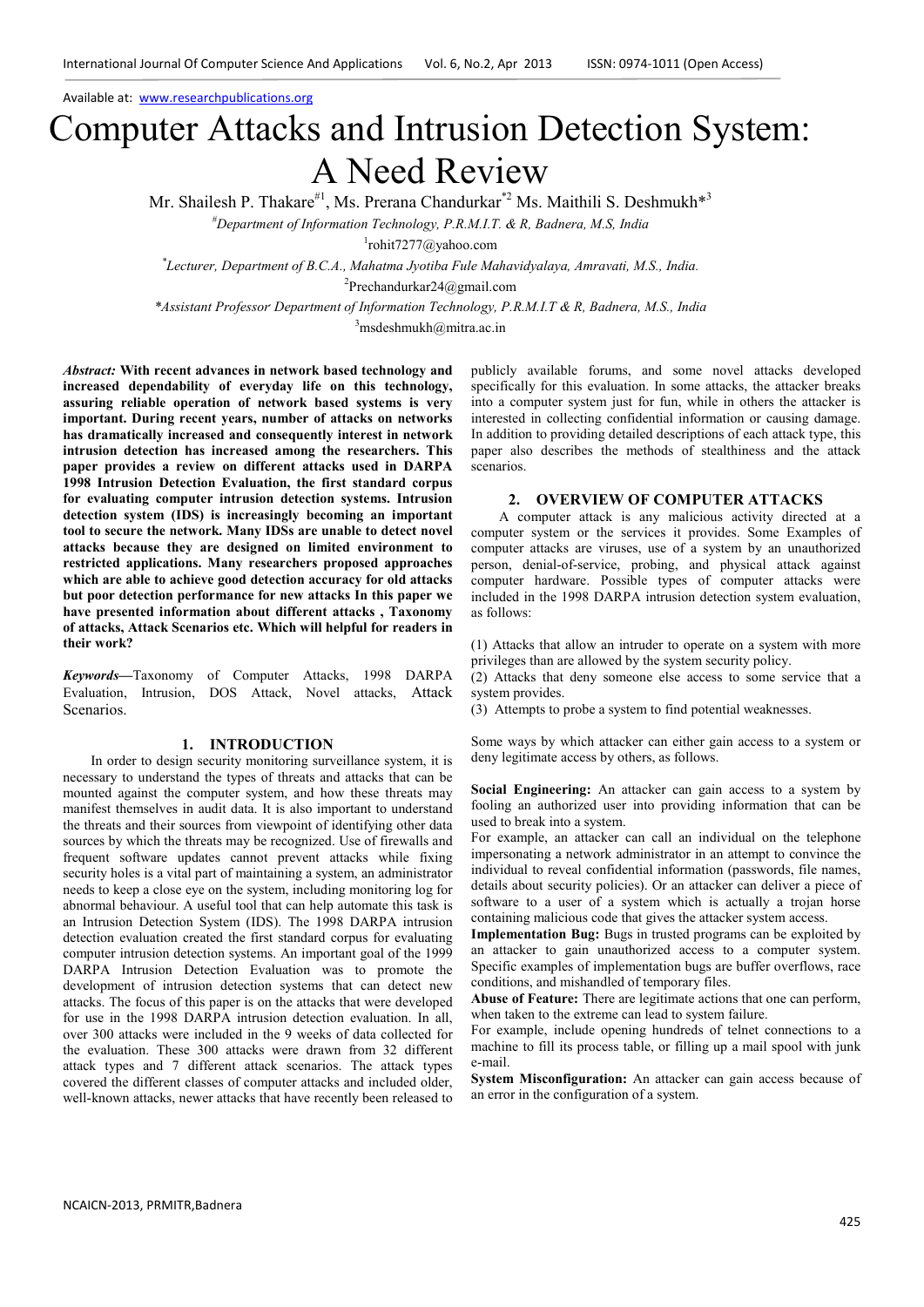For example, the default configuration of some systems includes a "guest" account that is not protected with a password.

**Masquerading**: In some cases it is possible to fool a system into giving access by misrepresenting oneself.

An example is sending a TCP packet that has a forged source address that makes the packet appear to come from a trusted host. [1]

## *2.1 Intrusion Detection Systems*

Intrusion detection systems gather information from a computer or network of computers and attempt to detect intruders or system abuse. Generally, an intrusion detection system will notify a human analyst of a possible intrusion and take no further action, but some newer systems take active steps to stop an intruder at the time of detection. Although there are many possible sources of data an intrusion detection system can use, three types of data were provided to participants in the 1998 Lincoln Laboratory intrusion detection evaluation. Most intrusion detection systems in existence today use one or more of these three types of data.

The first of these data sources is traffic sent over the network. All data that is transmitted over an Ethernet network is visible to any machine that is present on the local network segment. Because this data is visible to every machine on the network, one machine connected to this Ethernet can be used to monitor traffic for all the hosts on the network. During the DARPA evaluation, network traffic was sniffed using a single machine running the tcpdump program [39] to save the network traffic.

A second source of data for an intrusion detection system is system-level audit data. Most operating systems offer some level of auditing of operating system events. The amount of data that is collected could be as limited as logging failed attempts to log in, or as verbose as logging every system call. Basic Security Module (BSM) data from a Solaris victim machine was collected and distributed as part of the DARPA evaluation data.

A third source of data distributed to the evaluation participants was information about file system state. Daily file system dumps were collected from each of the machines used in the simulation. An intrusion detection system that examines this file system data can alert an administrator whenever a system binary file (such as the ps, login, or ls program) is modified. Normal users have no legitimate reason to alter these files, so a change to a system binary file indicates that the system has been compromised.

Although there are many other potential sources of data that can be used by an intrusion detection system to find attacks (such as real-time process lists, log files, processor loads, etc.), these three sources (sniffed network traffic, host-level audit files, and filesystem state) were provided to participants in the 1998 Lincoln Laboratory DARPA intrusion detection evaluation because they were determined to be the sources most commonly used by the evaluation participants. After the three types of data were collected and aggregated, the data was distributed to participants via CD-ROM. Once participants obtained this data, each group used its particular intrusion detection system to the find intrusions and abuses that were inserted into the collected traffic. Although the 1998 DARPA evaluation tested only the ability to find attacks offline, some intrusion detection systems can evaluate data in real-time, allowing administrators (or the system itself) to take defensive action against the intruder.  $[2][3][12]$ 

## *2.2 Strategies for Intrusion Detection*

The different approaches that have been pursued to develop intrusion detection systems are described in many papers, including [7][8][10][11]. Figure 1 shows four major approaches to intrusion detection and the different characteristics of these approaches.



**Figure1: Approaches to Intrusion Detection** 

The lower part of this figure shows approaches that detect only known attacks, while the upper part shows approaches that detect novel attacks. Simpler approaches are shown on the left and approaches that are both computationally more complex and have greater memory requirements are shown towards the right.[4]

## *2.3 Simulation Network(1998 DARPA Intrusion Detection System Evaluation)*

The goal of the 1998 DARPA Intrusion Detection System Evaluation was to collect and distribute the first standard corpus for evaluation of intrusion detection systems. This corpus was designed to evaluate both false alarm rates and detection rates of intrusion detection systems using many types of both known and novel attacks embedded in a large amount of normal background traffic. One roadblock that has discouraged the creation of such a corpus is the reluctance of companies and government agencies to release data collected from operational computer networks. Data collected from an operational computer network is optimal for the evaluation of intrusion detection systems, but this data may contain personal or sensitive information that could not be released to the many parties who conduct intrusion detection research. For this reason, all data in the 1998 DARPA Intrusion Detection System evaluation was synthesized and recorded on a network which *simulated* an operational network connected to the Internet [5][12][13].

## *2.4 Exploits*

A large sample of actual computer attacks is needed to test an intrusion detection system. These attacks should cover the different classes of attack types and contain exploits for both newly discovered as well as older well-known vulnerabilities. An attack instance might consist of several phases. For example, an attacker might copy a program onto a system, run this program that exploits a system vulnerability to gain root privileges, and then use this root privilege to install a backdoor into the system for later access. Each new exploit has a period of time during which it is most dangerous. Some of these older attacks were included in the set of attacks used for the 1998 DARPA evaluation. Intrusion detection systems were generally able to find these older, well-known attacks.

#### *2.5 Sources*

Many of the exploits developed for the 1998 DARPA evaluation were drawn from ideas or implementations available from public sources on the Internet. Rootshell is a web-site dedicated to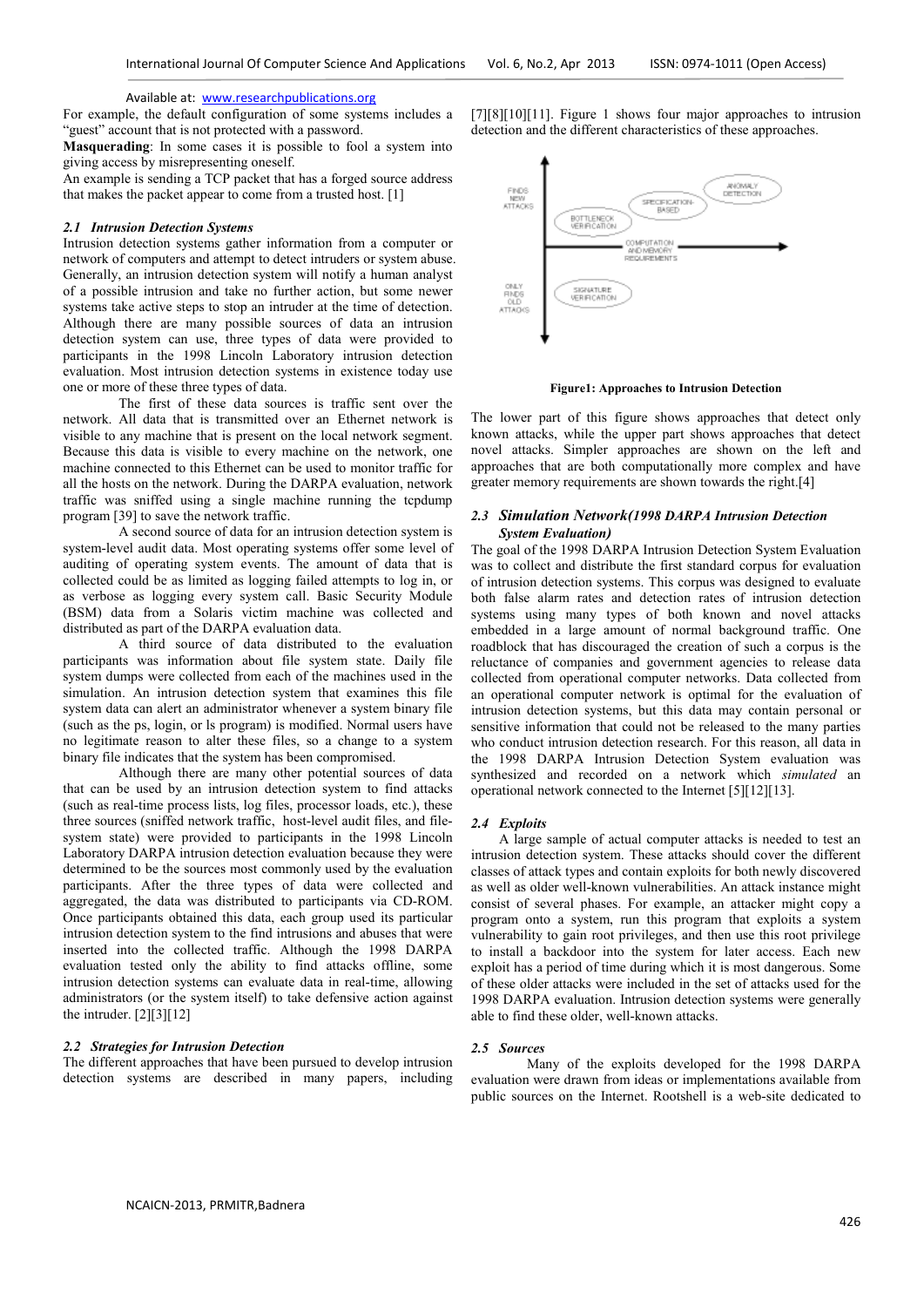collecting computer exploits and has a sizeable archive of attacks for many popular operating systems. The "Bugtraq" mailing list also frequently hosts "exploit code"—ostensibly released for the purpose of testing one's own system for vulnerability—when a new vulnerability is discussed. A searchable archive of the Bugtraq mailing list can be found on the Internet at http://www.geek-girl.com. Other exploits were created from information released by computer security groups such as CERT and ISS X-force that frequently release information about new vulnerabilities. Additional sources of information about system vulnerabilities and possible exploits were vendor-initiated bulletins posted by operating system vendors like Sun Microsystems and Redhat Software. These bulletins are released to customers to encourage them to download patches that eliminate a new vulnerability. New and novel exploits were also created specifically for the purpose of the evaluation. These new exploits are useful for determining how well an intrusion detection system works against novel attacks that were not publicly known at the time the intrusion detection system was developed.[2][4]

## **3. TAXONOMY FOR COMPUTER ATTACKS**

Taxonomy for classifying computer attacks was used to choose exploits for the evaluation. A good taxonomy makes it possible to classify attacks into groups that share common properties. Once these groups have been identified, the job of adequately testing an intrusion detection system becomes easier because instead of developing every possible attack we can choose a representative subset from each group. The taxonomy presented here was originally presented in [64]. The features of this taxonomy are:

- Each attack can be reliably placed in one category.
- $\triangleleft$  All possible intrusions have a place in the taxonomy
- $\triangle$  The taxonomy can be extended in the future.

This taxonomy was created for the express purpose of testing and evaluating intrusion detection systems. Within the taxonomy, each attack can be categorized as one of the following:

- A user performs some action at one level of privilege
- A user makes an unauthorized transition from a lower privilege level to a higher privilege level
- A user stays at the same privilege level, but performs some action at a higher level of privilege.

The taxonomy requires A**.** Way of describing each privilege level B**.** Way to describe transitions C**.** Way of categorizing actions.

## *3.1 Privilege Levels*

The taxonomy defines an approach to Categorizing levels of privilege. The privilege categories that are applied in this paper are:

- R- Remote network access: "Remote network access" lgvgl<sub>l</sub> refers to having privilege at the, via an interconnected network of systems, minimal network access to a target system.
- L -*Local network access:* "Local network access" represents the ability to read from and write to the local network that the target machine uses.
- U *-User access:* "User access" refers to the ability to run normal user commands on a system.
- S *-Root/Super-user access:* "Root/Superuser access" gives a user total software control of a system.

• P *-Physical Access to Host:* "Physical Access to Host" allows the operator to physically manipulate characteristics of the system (i.e. remove disk drives, insert floppy disks, and turn the system off).

This list represents a few possible access levels among available all access levels, but these were the most useful categories for describing the attacks in the 1998 DARPA intrusion detection evaluation.

## *3.2 Methods of Transition or Exploitation*

An attacker needs to exploit some failure of a security framework in order to perform an attack. The five methods of transition that were explored for the 1998 DARPA evaluation and the single letters (**m**, **a**, **b**, **c**, **s**) used to represent the methods were:

- **M-Masquerading**: In some cases it is possible to fool a system into giving access by misrepresenting oneself.
- Examples of masquerading include using a stolen username/password or sending a TCP packet with a forged source address.
- **A-Abuse of Feature**: There are legitimate actions that one can perform, or is even expected to perform, that when taken to the extreme can lead to system failure.
- Example include filling up a disk partition with user files or starting hundreds of telnet connections to a host to fill its process table.
- **B-Implementation Bug:** A bug in a trusted program might allow an attack to proceed. Specific examples include buffer overflows and race conditions.
- **C-System Misconfiguration:** An attacker can exploit errors in security policy configuration that allows the attacker to operate at a higher level of privilege than intended.
- **S-Social Engineering**: An attacker may be able to coerce a human operator of a computer system into giving the attacker access. An individual attack may use more than one of these methods.

For example, a bug in the implementation of the TCP stack on some systems makes it possible to crash the system by sending it a carefully constructed malformed TCP packet. This packet may also have the source address forged so as to avoid identification of the attacker. Such an attack would be exploiting both **m**asquerading and an implementation **b**ug, and it would be possible to detect the intrusion by noting either of these features.

## *3.2.1 3.2.1 Transitions between Privilege Levels*

To show a transition between two privilege levels the strings for the two levels are written adjacent to one another with the method of transition between them. Two examples are shown in the following table:

| Attack    | <b>String</b> | <b>Description</b>                                                                                             |
|-----------|---------------|----------------------------------------------------------------------------------------------------------------|
| Format    | $U-b-S$       | User exploits a bug in the<br>format program to become<br>root/superuser                                       |
| Ftp-write | $R - c - U$   | A user with remote network<br>access exploits a badly<br>configured anonymous ftp<br>server to gain local user |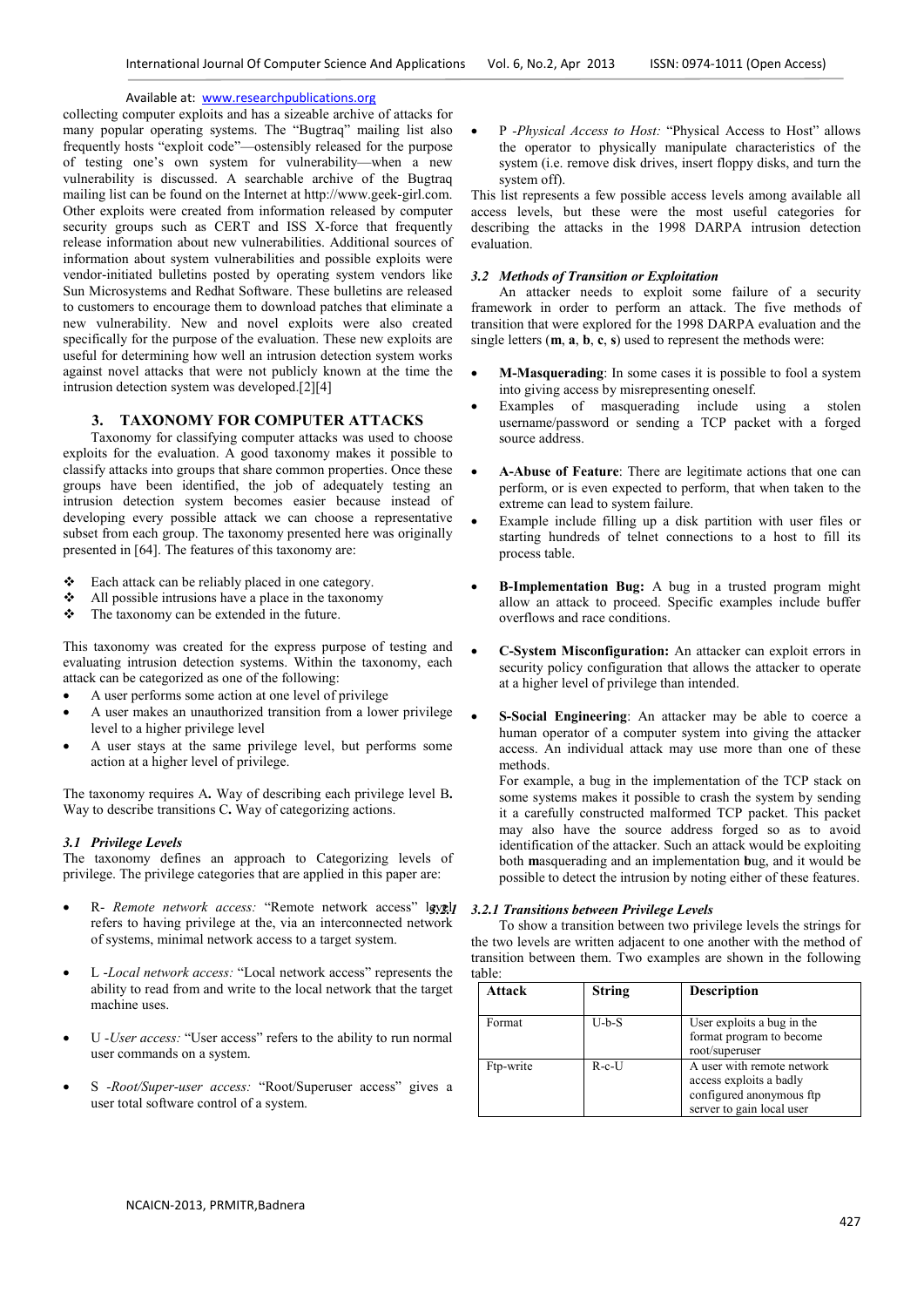|        | access |
|--------|--------|
| Table1 |        |

## *3.3 Actions*

There are many actions that can occur as part of a computer attack. Within the taxonomy, actions are represented with a string that represents a category, and a specification string that describes the specific action taken.

For example, the string **Probe (Users)** represents some action taken by an attacker to gather information about the users of a system.

Probes are actions taken by an attacker to gather information about one or more machine. Probes are represented within the taxonomy by the category label of "**Probe"**. The specific types of probes used in the DARPA evaluation were: (1) Probing a network to see how many and what types of machines are on that network **(Probe (Machines)**), (2) Probing a system to see what services the system supports (**Probe (Services)**), and (3) Probing a system to find out information about user accounts on that system (**Probe (Users)**).

Denial of service attacks are attempts to interrupt or degrade a service that a system provides. These attacks are represented within the taxonomy by the category label "**Deny"**. The classes of denial of service attacks used in the DARPA evaluation were: (1) Temporary denial of service with automatic recovery (**Deny(Temporary)**), (2)Denial of service requiring administrative action for recovery (**Deny(Administrative)**), and (3) Permanent denial of service with total system reconstruction required for recovery (**Deny(Permanent)).** 

Another category of attacker actions is the interception of data. Interception of data is represented within the taxonomy by the category label "**Intercept**". The types of data interception actions used in the 1998 DARPA evaluation were: (1) Interception/Reading of files on a file system (**Intercept(Files))**, and (2) Interception of packets on a network (**Intercept(Network)**).

The following paragraphs describe the five categories of actions that were used to describe the actions taken during the 1998 DARPA intrusion detection evaluation.

An additional category of action is the alteration or creation of data on a system or network. Actions that involve data alteration or creation are represented with the category label "**Alter"**. The types of data alteration used in the 1998 DARPA evaluation were: (1) Alteration of data stored on a system, such as a password file or any other file (**Alter(Data)**), and (2) Removal of hints of an intrusion, such as entries in log files (**Alter(Intrusion-Traces)**).

The final category of attacker action described in the taxonomy is "**use**" of a system. Any use of the system that does not fall into the categories described above can be placed in the category represented by the category label "**Use**". The specific ways in which an attacker might use a system that were included in the 1998 DARPA evaluation were: (1) Use of the system by the intruder for enjoyment or recreational purposes such as playing games or bragging on IRC (**Use(Recreational)**), and (2) Use of a system as a staging ground or entry point for attacks on other systems (**(Use(Intrusion-Related)**).

The action categories and specifications described above paragraphs are summarized in Table 4-2. Each row of this table represents a specific type of action within a category. These specific actions have been grouped according to the categories presented above. The first column of the table is the action category, the second column is the string that represents the action in the taxonomy, and the third column in each row is a description of that particular type of action.[1][2][3]

| Category | <b>Specific Type</b> | Description |
|----------|----------------------|-------------|

| Probe     | Probe(Machines)         | Determine types and<br>numbers of machines<br>on a network                                         |  |
|-----------|-------------------------|----------------------------------------------------------------------------------------------------|--|
|           | Probe(Services)         | Determine<br>the<br>services a particular<br>system supports                                       |  |
|           | Probe(Users)            | Determine the names<br>or other information<br>about users with<br>accounts on a given<br>system   |  |
| Deny      | Deny(Temporary)         | Temporary Denial of<br>Service<br>with<br>automatic<br>recovery                                    |  |
|           | Deny(Administrative)    | of Service<br>Denial<br>requiring<br>administrative<br>intervention                                |  |
|           | Deny(Permanent)         | Permanent alteration<br>of a system such that<br>a<br>particular service is<br>no longer available |  |
| Intercept | Intercept(Files)        | Intercept files on a<br>system                                                                     |  |
|           | Intercept(Network)      | Intercept traffic on a<br>network                                                                  |  |
|           | Intercept(Keystrokes)   | Intercept keystrokes<br>pressed by a user                                                          |  |
| Alter     | Alter(Data)             | Alteration of stored<br>data                                                                       |  |
|           | Alter(Intrusion-Traces) | Removal of hint of<br>an intrusion, such as<br>entries<br>in log files                             |  |
| Use       | Use(Recreational)       | Use of the system for<br>enjoyment, such as<br>playing<br>games or bragging on<br>IRC              |  |
|           | Use(Intrusion-Related)  | Use of the system as<br>a staging area/entry<br>point<br>for future attacks                        |  |

**Table2: Summary of Possible Types of Actions** 

## **4. USING THE TAXONOMY TO DESCRIBE**



**Figure2: A Summary of Possible Attack Descriptions**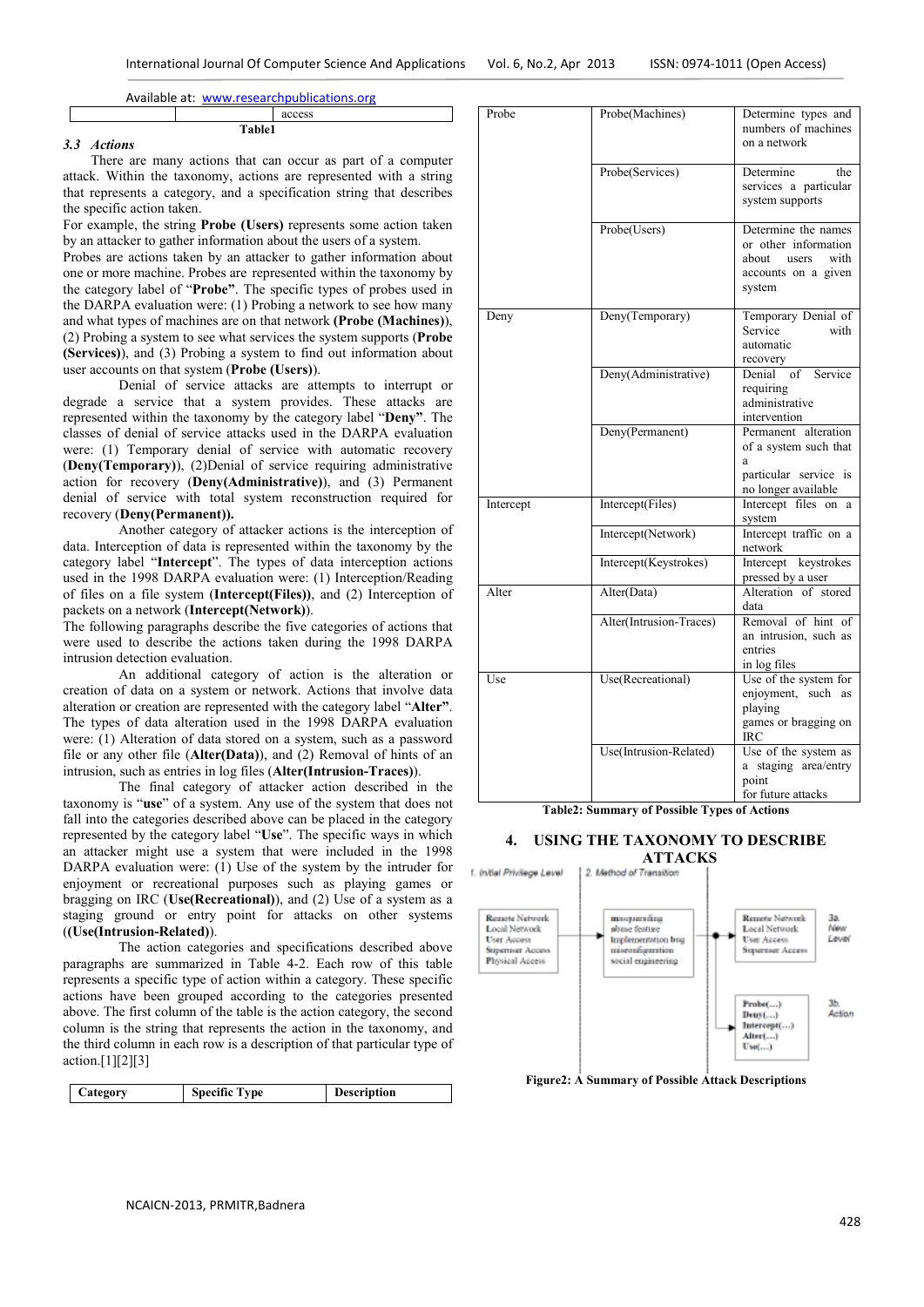Figure 2 gives an overview of the approach the taxonomy uses for the classification of attacks. Each attack classified by this taxonomy is represented as a short alpha-numeric string. The initial privilege level is indicated by **R**, **L**, **U**, **S,** or **P,** the actions are indicated by any of the strings presented in section 3.3, and the method of exploitation is indicated by **m**, **a**, **b, c,** or **s** as defined in section 3.2. In order to describe an attack, select the privilege level that the attacker had before the attack occurred, from the possible choices of **R**emote Network, **L**ocal Network, Local **U**ser, **S**uperuser/Root, and **P**hysical Access. Next, select the method of exploitation, if the method is known. If the method is unknown, then a question mark  $($ "?") is used to indicate the method of exploitation. The possible choices are masquerading, abuse of feature, implementation bug. **m**asquerading, **a**buse of feature, implementation **b**ug, mis**c**onfiguration, or **s**ocial engineering. Finally, either indicate the level of privilege the attacker gained as a result of the exploit (again with **R**, **L**, **U**, **S,** or **P**) or the actions the user performed at the current level of privilege.

### **Examples**

The following table3 presents three examples that show the correct formatting of the alphanumeric string that specifies an action being performed at a specific privilege level. In a SYN flood (or neptune) attack the attacker sends a stream of SYN packets to a port on a target machine. For a short period of time after these packets have been sent, other users are unable to access the network services provided by that port. In the second example a user runs the crack program to decrypt the password file of a machine that has been compromised. In the third example, the attacker uses the Ffbconfig attack to make a transition from Local **U**ser privilege to Root/**S**uperuser privilege, and then uses this new privilege level to alter the password file on the victim system.[2]

| <b>Attack</b>      | <b>String</b>             | <b>Description</b>                                                                                                             |
|--------------------|---------------------------|--------------------------------------------------------------------------------------------------------------------------------|
| SYN flood          | $R-a-$<br>Deny(temporary) | A user with remote<br>network<br>temporarily<br>access<br>denies<br>service                                                    |
| Cracking passwords | U-Use(Intrusion)          | A user with a local<br>account<br>runs a program which<br>attempts to decrypt<br>entries<br>in the password file.              |
| ffbconfig          | U-b-S-Alter(Files)        | An attacker with a<br>local<br>account uses a bug in<br>the<br>Ffbconfig program to<br>gain<br>root access and alter<br>files. |

**Table3** 

## **5. EXPLOITS FOR THE 1998 DARPA EVALUATION**

Table 4 shows the 32 different exploits that were used in the 1998 DARPA intrusion detection evaluation. This table presents the attacks broken up into categories of type and vulnerable operating system. The four type categories represent groupings of the possible attack types listed in the taxonomy.

These four groups are: Denial of Service (R-?-Deny), Remote to Local User  $(R^{-2}-U)$ , Local User to Super-user  $(U^{-2}-S)$ , and Probes (R-?-Probe). The three columns of the table divide the

exploits by target platform. Some attacks are listed in more than one column. The Smurf attack, for example, is listed three times—in the Solaris column, the SunOS column, and the Linux column—because all three operating systems are vulnerable to the Smurf attack.

The next sections of this paper present detailed descriptions of each class of attack, and the individual attacks from that class that were included in the 1998 DARPA intrusion detection evaluation.[2]

|                   | <b>Solaris</b>                         | SunOS                                                   | Linux              |
|-------------------|----------------------------------------|---------------------------------------------------------|--------------------|
| Denial Of         | Apache2                                | Apache2                                                 | Apache2            |
| Service           | <b>Back</b>                            | <b>Back</b>                                             | back               |
| $(R-Deny)$        | Mailbomb                               | Land                                                    | Mailbomb           |
|                   | Neptune                                | Mailbomb                                                | Neptune            |
|                   | Ping Of Death                          | Neptune                                                 | Ping of death      |
|                   | Process Table                          | Ping of death                                           | Process Table      |
|                   | Smurf                                  | Process Table                                           | Smurf              |
|                   | Syslogd                                | Smurf                                                   | Teardrop           |
|                   | <b>UDP</b> Storm                       | <b>UDP</b> Storm                                        | <b>UDP</b> Storm   |
| Remote to User    | dictionary                             | dictionary                                              | dictionary         |
| $(R-?-U)$         | ftp-write                              | ftp-write                                               | ftp-write          |
|                   | guest                                  | guest                                                   | guest              |
|                   | phf                                    | phf                                                     | imap               |
|                   | xlock                                  | xlock                                                   | named              |
|                   | xsnoop                                 | xsnoop                                                  | phf                |
|                   |                                        |                                                         | sendmail           |
|                   |                                        |                                                         | xlock              |
|                   |                                        |                                                         | xsnoop             |
| User to Superuser | eject                                  | loadmodule                                              | perl               |
| $(U-?-S)$         | ffbconfig                              | ps                                                      | xterm              |
|                   | fdformat                               |                                                         |                    |
|                   | ps                                     |                                                         |                    |
| Surveillance/     | ip sweep                               | ip sweep                                                | ip sweep           |
| Probing           | mscan                                  | mscan                                                   | mscan              |
| (R-Probe)         | nmap                                   | nmap                                                    | nmap               |
|                   | saint                                  | saint                                                   | saint              |
| <b>CONTRACTOR</b> | satan<br>$\mathbf{r}$ and $\mathbf{r}$ | satan<br>$1000 \text{ N} \cdot \text{N} \cdot \text{I}$ | satan<br>$\cdot$ . |

**Table4: The Attacks Used in the 1998 DARPA Intrusion Detection Evaluation** 

## **6. DENIAL OF SERVICE ATTACKS**

A denial of service attack is an attack in which the attacker makes some computing or memory resource too busy or too full to handle legitimate requests, or denies legitimate users access to a machine. There are many varieties of denial of service (or DoS) attacks. Some DoS attacks (like a mailbomb, neptune, or smurf attack) abuse a perfectly legitimate feature. Others (teardrop, Ping of Death) create malformed packets that confuse the TCP/IP stack of the machine that is trying to reconstruct the packet. Still others (apache2, back, syslogd) take advantage of bugs in a particular network daemon.

 Table5 provides an overview of the denial of service attacks used in the 1998 DARPA intrusion detection evaluation. Each row represents a single type of attack. The six columns show the attack name, a list of the services that the attack exploits, the platforms that are vulnerable to the attack, the type of mechanism that is exploited by the attack (implementation bug, abuse of feature, masquerading, or misconfiguration), a generalization of the amount of time the attack took to implement, and a summary of the effect of the attack

| Name<br><b>Service</b> | Vulnerab<br>ıе<br><b>Platforms</b> | Mechan<br>ism | Time<br>to<br>Imple<br>ment | <b>Effect</b> |
|------------------------|------------------------------------|---------------|-----------------------------|---------------|
|------------------------|------------------------------------|---------------|-----------------------------|---------------|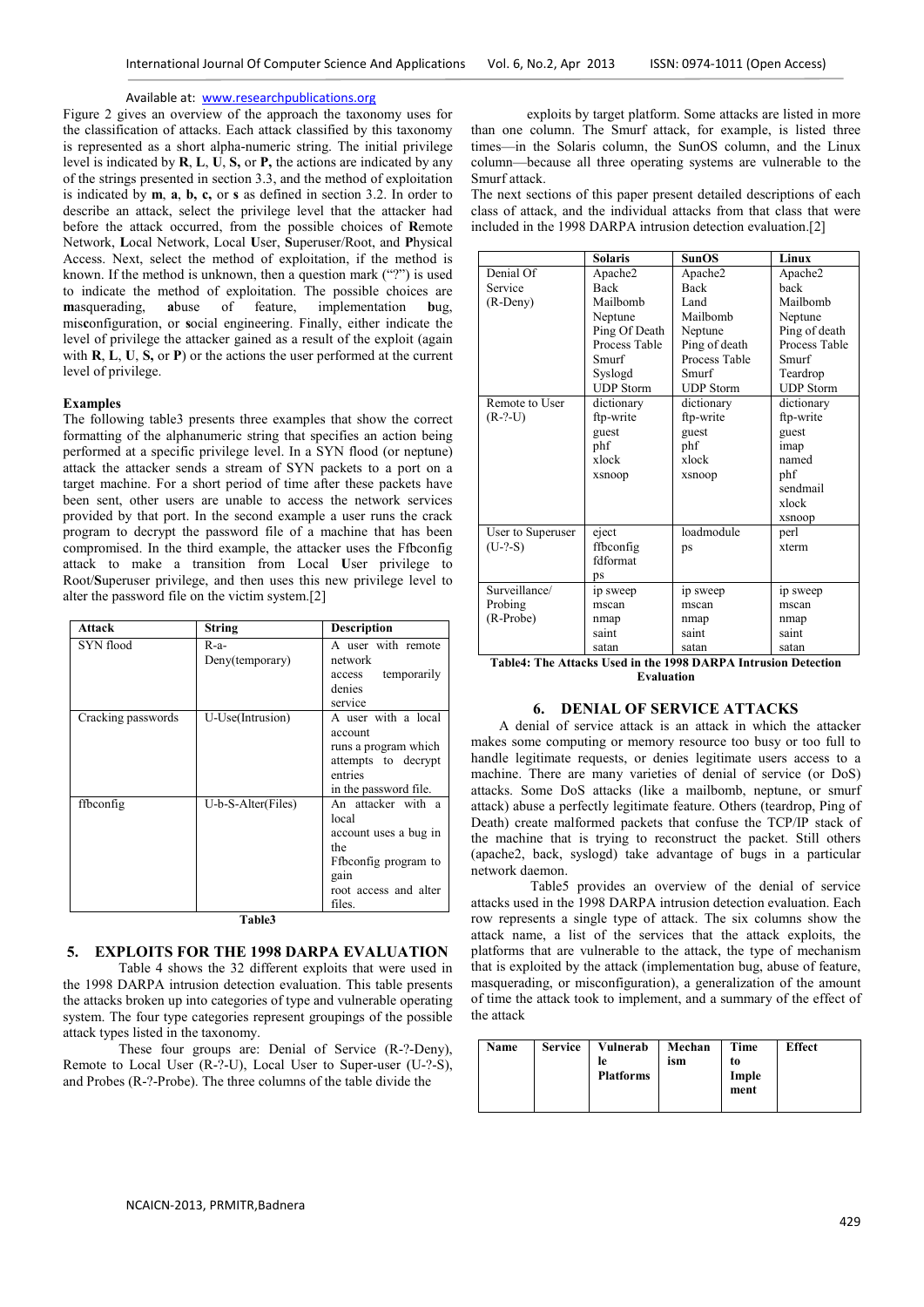| Apache<br>2         | http                 | Any<br>Apache | Abuse         | Short                 | Crash httpd                                               |
|---------------------|----------------------|---------------|---------------|-----------------------|-----------------------------------------------------------|
| Back                | http                 | Any<br>Apache | Abuse/B<br>ug | Short                 | Slow server<br>response                                   |
| Land                | N/A                  | SunOS         | Bug           | Short                 | Freeze<br>machine                                         |
| Mailbo<br>mb        | smtp                 | All           | Abuse         | Short                 | Annoyance                                                 |
| <b>SYN</b><br>Flood | Any<br><b>TCP</b>    | All           | Abuse         | Short                 | Deny service<br>on one<br>or more<br>ports for<br>minutes |
| Ping of<br>Death    | icmp                 | None          | <b>Bug</b>    | Short                 | None                                                      |
| Process<br>Table    | Any<br><b>TCP</b>    | All           | Abuse         | Modera<br>te          | Deny new<br>processes                                     |
| Smurf               | icmp                 | All           | Abuse         | Modera<br>te/<br>Long | Network<br>Slowdown                                       |
| Syslog<br>d         | syslog               | Solaris       | Bug           | Short                 | Kill Syslogd                                              |
| Teardr<br>op        | N/A                  | Linux         | Bug           | Short                 | Reboot<br>machine                                         |
| Udpsto<br>rm        | echo/<br>charge<br>n | All           | Abuse         | Short                 | Network<br>Slowdown                                       |

The Apache2 attack is a denial of service attack against an apache web server where a client sends a request with many http headers. If the server receives many of these requests it will slow down, and may eventually crash [4].

## *Back R-a-Deny(Temporary)*

In this denial of service attack against the Apache web server, an attacker submits requests with URL's containing many frontslashes. As the server tries to process these requests it will slow down and becomes unable to process other requests [55].

## *6.2 Land R-b-Deny(Administrative)*

The Land attack is a denial of service attack that is effective against some older TCP/IP implementations. The only vulnerable platform used in the 1998 DARPA evaluation was SunOS 4.1. The Land attack occurs when an attacker sends a spoofed SYN packet in which the source address is the same as the destination address.

## *6.3 Mailbomb R-a-Deny(Administrative)*

A Mailbomb is an attack in which the attacker sends many messages to a server, overflowing that server's mail queue and possible causing system failure.

## *6.4 SYN Flood (Neptune) R-a-Deny(Temporary)*

A SYN Flood is a denial of service attack to which every TCP/IP implementation is vulnerable (to some degree). Each half-open TCP connection made to a machine causes the "tcpd" server to add a record to the data structure that stores information describing all pending connections. This data structure is of finite size, and it can be made to overflow by intentionally creating too many partiallyopen connections. The half-open connections data structure on the victim server system will eventually fill and the system will be unable to accept any new incoming connections until the table is emptied out. Normally there is a timeout associated with a pending connection, so the half-open connections will eventually expire and the victim server system will recover. However, the attacking system can simply continue sending IP-spoofed packets requesting new connections faster than the victim system can expire the pending connections. In some cases, the system may exhaust memory, crash, or be rendered otherwise inoperative.

## *6.5 Ping Of Death R-b-Deny(Temporary)*

The Ping of Death is a denial of service attack that affects many older operating systems. Although the adverse effects of a Ping of Death could not be duplicated on any victim systems used in the 1998 DARPA evaluation, it has been widely reported that some systems will react in an unpredictable fashion when receiving oversized IP packets. Possible reactions include crashing, freezing, and rebooting.

## *6.6 Process Table R-a-Deny(Temporary)*

The Process Table attack is a novel denial-of-service attack that was specifically created for this evaluation. The Process Table attack can be waged against numerous network services on a variety of different UNIX systems. The attack is launched against network services which fork() or otherwise allocate a new process for each incoming TCP/IP connection. Although the standard UNIX operating system places limits on the number of processes that any one user may launch, there are no limits on the number of processes that the superuser can create, other than the hard limits imposed by the operating system. Since incoming TCP/IP connections are usually handled by servers that run as root, it is possible to completely fill a target machine's process table with multiple instantiations of network

*6.1 Apache2- R-a-Deny(Temporary/Administrative)*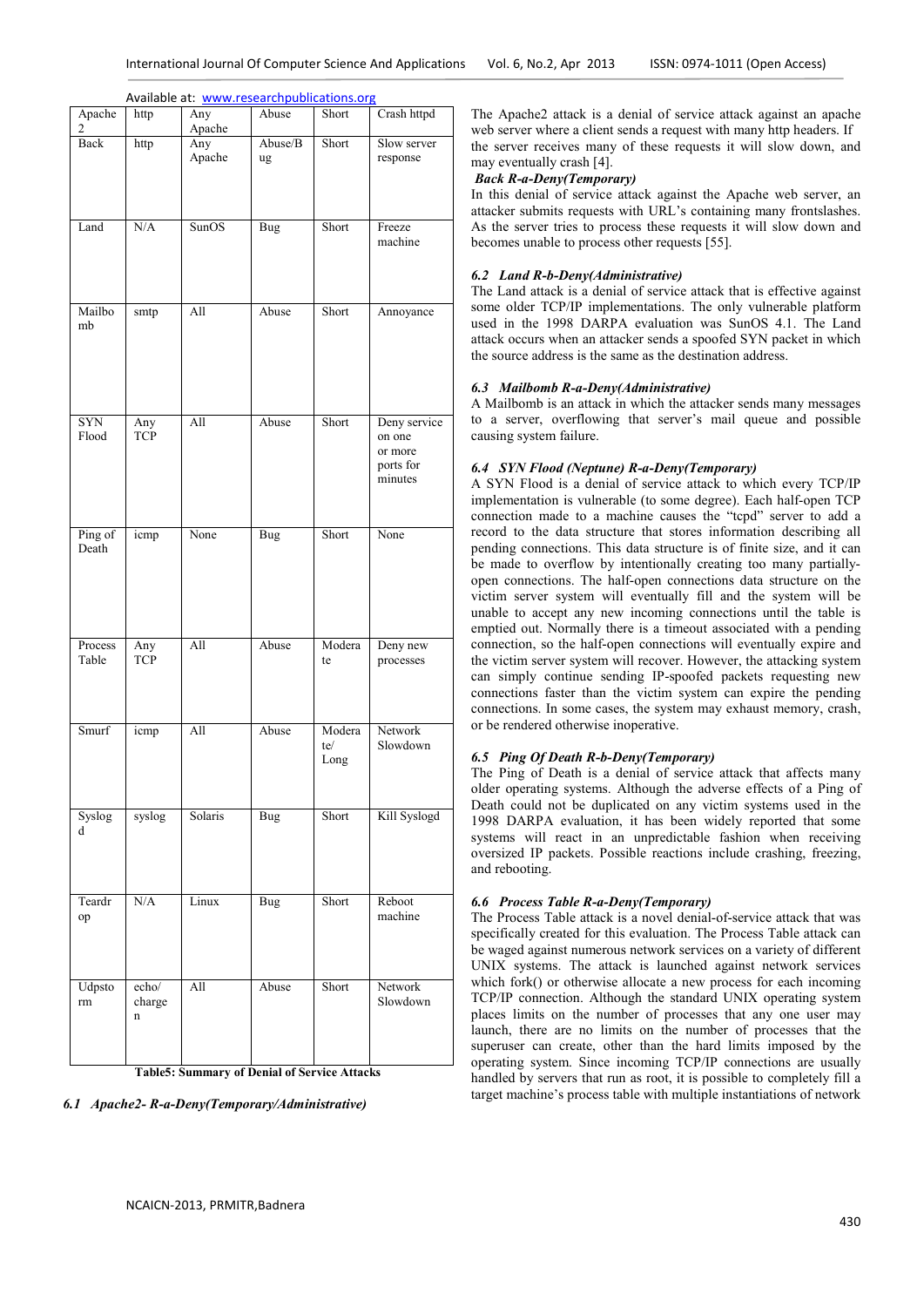servers. Properly executed, this attack prevents any other command from being executed on the target machine.

An example of a service that is vulnerable to this attack is the finger service. On most computers, finger is launched by inetd. The authors of inetd placed several checks into the program's source code that must be bypassed in order to initiate a successful process attack. In a typical implementation (specifics will vary depending on the actual UNIX version used), if inetd receives more than 40 connections to a particular service within 1 minute, that service is disabled for 10 minutes. The purpose of these checks was not to protect the server against a process table attack, but to protect the server against buggy code that might create many connections in rapid-fire sequence.

To launch a successful process table attack against a computer running inetd and finger, the following sequence may be followed:

1. Open a connection to the target's finger port. 2. Wait for 4 seconds. 3. Repeat steps 1-2.

This attack has been attempted against a variety of network services on a variety of operating systems. It is believed that the imap and sendmail servers are vulnerable. Most imap server software contains no checks for rapid-fire connections. Thus, it is possible to shut down a computer by opening multiple connections to the imap server in rapid succession. With sendmail the situation is reversed. Normally, sendmail will not accept connections after the system load has jumped above a predefined level. Thus, to initiate a successful sendmail attack it is necessary to open the connections very slowly, so that the process table keeps growing in size while the system load remains more or less constant.

## *6.7 Smurf R-a-Deny(Temporary)*

In the "smurf" attack, attackers use ICMP echo request packets directed to IP broadcast addresses from remote locations to create a denial-of-service attack. There are three parties in these attacks: the attacker, the intermediary, and the victim (note that the intermediary can also be a victim). The attacker sends ICMP "echo request" packets to the broadcast address  $(xxx,xxx,xxx.255)$  of many subnets with the source address spoofed to be that of the intended victim.

 Any machines that are listening on these subnets will respond by sending ICMP "echo reply" packets to the victim. The smurf attack is effective because the attacker is able to use broadcast addresses to amplify what would otherwise be a rather innocuous ping flood. In the best case (from an attacker's point of view), the attacker can flood a victim with a volume of packets 255 times as great in magnitude as the attacker would be able to achieve without such amplification.

The attacking machine sends a single spoofed packet to the broadcast address of some network, and every machine that is located on that network responds by sending a packet to the victim machine. Because there can be as many as 255 machines on an Ethernet segment, the attacker can use this amplification to generate a flood of ping packets 255 times as great in size (in the best case) as would otherwise be possible.

#### *6.8 Syslogd R-b-Deny(Administrative)*

The Syslogd exploit is a denial of service attack that allows an attacker to remotely kill the syslogd service on a Solaris server. When Solaris syslogd receives an external message it attempts to do a DNS lookup on the source IP address. If this IP address doesn't match a valid DNS record, then syslogd will crash with a Segmentation Fault.

## *6.9 Teardrop R-a-Deny(Temporary)*

The teardrop exploit is a denial of service attack that exploits a flaw in the implementation of older TCP/IP stacks. Some implementations of the IP fragmentation re-assembly code on these platforms does not properly handle overlapping IP fragments.

#### *6.10 Udpstorm R-a-Deny(Administrative)*

A Udpstorm attack is a denial of service attack that causes network congestion and slowdown. When a connection is established between two UDP services, each of whichproduces output, these two services can produce a very high number of packets that can lead to a denial of service on the machine(s) where the services are offered. Anyone with network connectivity can launch an attack; no account access is needed. For example, by connecting a host's chargen service to the echo service on the same or another machine, all affected machines may be effectively taken out of service because of the excessively high number of packets produced. [2][4][5].

## **7. USER TO ROOT ATTACKS**

User to Root exploits are a class of exploit in which the attacker starts out with access to a normal user account on the system (perhaps gained by sniffing passwords, a dictionary attack, or social engineering) and is able to exploit some vulnerability to gain root access to the system. There are several different types of User to Root attacks. The most common is the buffer overflow attack. Buffer overflows occur when a program copies too much data into a static buffer without checking to make sure that the data will fit. For example, if a program expects the user to input the user's first name, the programmer must decide how many characters that first name buffer will require.

Assume the program allocates 20 characters for the first name buffer. Now, suppose the user's first name has 35 characters. The last 15 characters will overflow the name buffer. When this overflow occurs, the last 15 characters are placed on the stack, overwriting the next set of instructions that was to be executed. By carefully manipulating the data that overflows onto the stack, an attacker can cause arbitrary commands to be executed by the operating system. Despite the fact that programmers can eliminate this problem through careful programming techniques, some common utilities are susceptible to buffer overflow attacks. Another class of User to Root attack exploits programs that make assumptions about the environment in which they are running.

A good example of such an attack is the loadmodule attack, which is discussed below. Other User to Root attacks take advantage of programs that are not careful about the way they manage temporary files. Finally, some User to Root vulnerabilities exists because of an exploitable race condition in the actions of a single program, or two or more programs running simultaneously.

Although careful programming could eliminate all of these vulnerabilities, bugs like these are present in every major version of UNIX and Microsoft Windows available today. Table 6 summarizes the User to Root attacks used in the 1998 DARPA evaluation.

| Name  | <b>Service</b>         | Vulnerab<br>le<br><b>Platform</b><br>S | Mechanis<br>m      | Time to<br>Impleme<br>nt | Effe<br>ct    |
|-------|------------------------|----------------------------------------|--------------------|--------------------------|---------------|
| Eject | Any<br>user<br>session | Solaris                                | Buffer<br>Overflow | Medium                   | Root<br>Shell |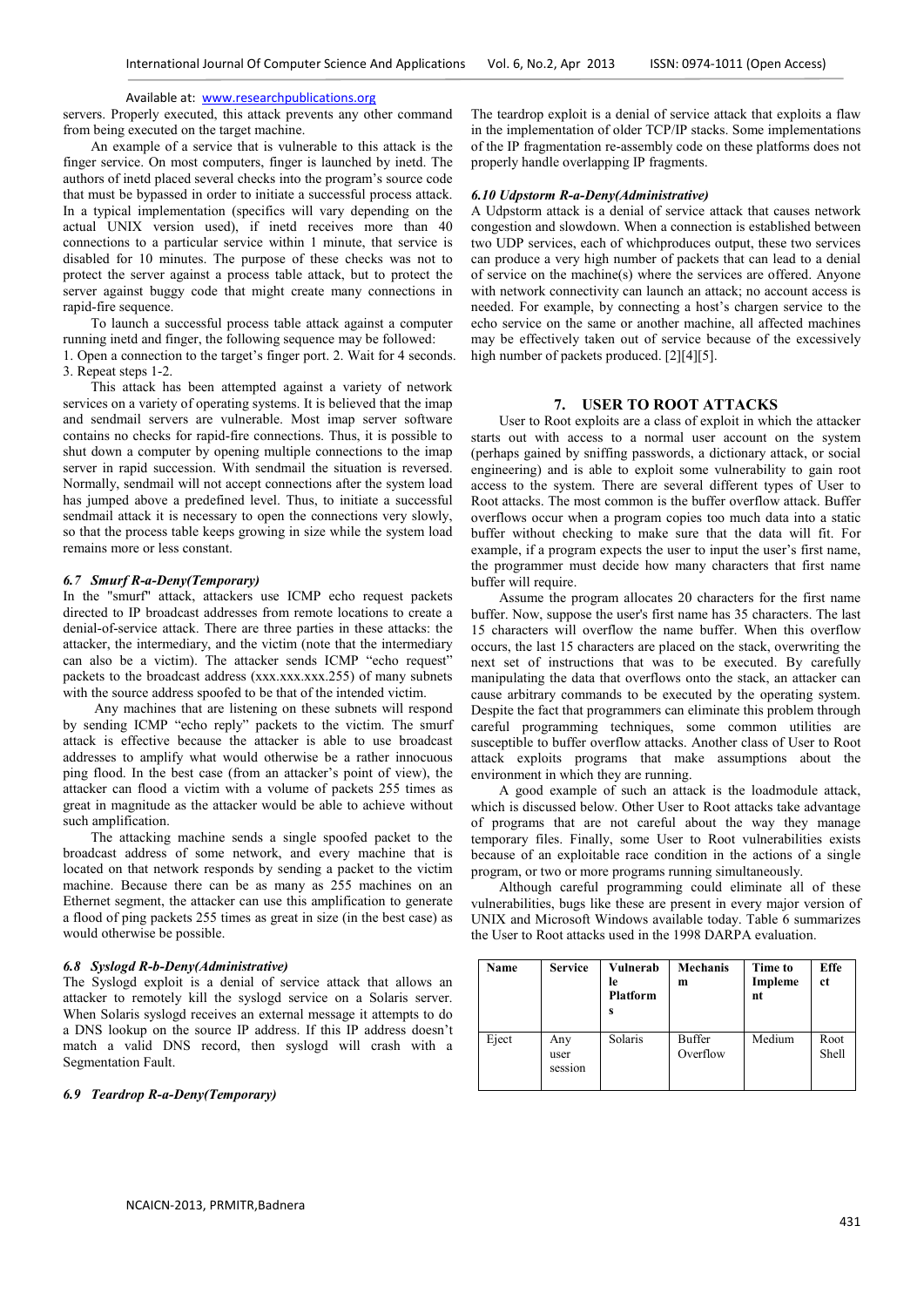| Ffbconfi<br>g  | Any<br>user<br>session | Solaris | Buffer<br>Overflow                    | Medium                    | Root<br>Shell |
|----------------|------------------------|---------|---------------------------------------|---------------------------|---------------|
| Fdformat       | Any<br>user<br>session | Solaris | <b>Buffer</b><br>Overflow             | Medium                    | Root<br>Shell |
| Loadmo<br>dule | Any<br>user<br>session | SunOS   | Poor<br>Environme<br>nt<br>Sanitation | Short                     | Root<br>Shell |
| Perl           | Any<br>user<br>session | Linux   | Poor<br>Environme<br>nt<br>Sanitation | Short                     | Root<br>Shell |
| Ps             | Any<br>user<br>session | Solaris | Poor Temp<br>File<br>Manageme<br>nt   | Short                     | Root<br>Shell |
| Xterm          | Any<br>user<br>session | Linux   | Short                                 | <b>Buffer</b><br>Overflow | Root<br>Shell |

**Table6: Summary of User to Root Attacks** 

## *7.1 Eject U-b-S*

The Eject attack exploits a buffer overflow is the "eject" binary distributed with Solaris 2.5. In Solaris 2.5, removable media devices that do not have an eject button or removable media devices that are managed by Volume Management use the eject program. Due to insufficient bounds checking on arguments in the volume management library, libvolmgt.so.1, it is possible to overwrite the internal stack space of the eject program. If exploited, this vulnerability can be used to gain root access on attacked systems.

## *7.2 Ffbconfig U-b-S*

The Ffbconfig attack exploits a buffer overflow is the "ffbconfig" program distributed with Solaris 2.5. The ffbconfig program configures the Creator Fast Frame Buffer (FFB) Graphics Accelerator, which is part of the FFB Configuration Software Package, SUNWffbcf. This software is used when the FFB Graphics accelerator card is installed. Due to insufficient bounds checking on arguments, it is possible to overwrite the internal stack space of the ffbconfig program.

## *7.3 Fdformat U-b-S*

The Fdformat attack exploits a buffer overflow is the "fdformat" program distributed with Solaris 2.5. The fdformat program formats diskettes and PCMCIA memory cards. The program also uses the same volume management library, libvolmgt.so.1, and is exposed to the same vulnerability as the eject program.

#### *7.4 Loadmodule U-b-S*

The Loadmodule attack is a User to Root attack against SunOS 4.1 systems that use the xnews window system. The loadmodule program within SunOS 4.1.x is used by the xnews window system server to load two dynamically loadable kernel drivers into the currently running system and to create special devices in the /dev directory to use those modules. Because of a bug in the way the loadmodule program sanitizes its environment, unauthorized users can gain root access on the local machine.

## *7.5 Perl U-b-S*

The Perl attack is a User to Root attack that exploits a bug in some Perl implementations. Suidperl is a version of Perl that supports saved set-user-ID and set-group-ID scripts. In early versions of suidperl the interpreter does not properly relinquish its root privileges when changing its effective user and group IDs. On a system that has the suidperl, or sperl, program installed and supports saved set-user-ID and saved set-group-ID, anyone with access to an account on the system can gain root access.

## **7.6 Ps U-b-S**

The Ps attack takes advantage of a race condition in the version of "ps" distributed with Solaris 2.5 and allows an attacker to execute arbitrary code with root privilege. This race condition can only be exploited to gain root access if the user has access to the temporary files. Access to temporary files may be obtained if the permissions on the /tmp and /var/tmp directories are set incorrectly. Any users logged in to the system can gain unauthorized root privileges by exploiting this race condition.

## *7.6 Xterm U-b-S*

The Xterm attack exploits a buffer overflow in the Xaw library distributed with Redhat Linux 5.0 (as well as other operating systems not used in the simulation) and allows an attacker to execute arbitrary instructions with root privilege. Problems exist in both the xterm program and the Xaw library that allow user supplied data to cause buffer overflows in both the xterm program and any program that uses the Xaw library. These buffer overflows are associated with the processing of data related to the input Method and preedit Type resources (for both xterm and Xaw) and the \*Keymap resources (for xterm). Exploiting these buffer overflows with xterm when it is installed setuid-root or with any setuid-root program that uses the Xaw library can allow an unprivileged user to gain root access to the system [2][4][5].

## **8. REMOTE TO USER ATTACKS**

A Remote to User attack occurs when an attacker who has the ability to send packets to a machine over a network—but who does not have an account on that machine—exploits some vulnerability to gain local access as a user of that machine.

There are many possible ways an attacker can gain unauthorized access to a local account on a machine. Some of the attacks exploit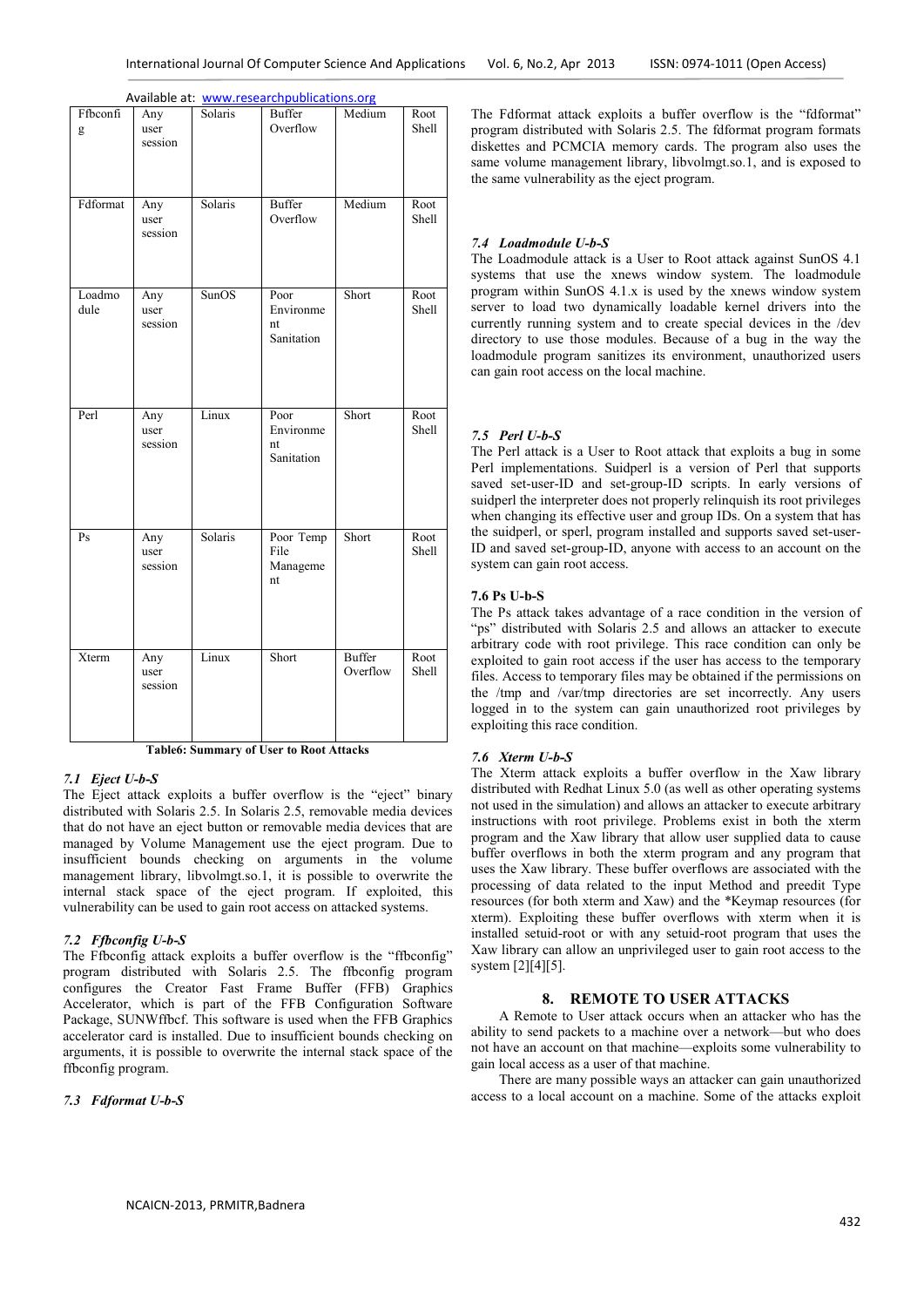buffer overflows in network server software (imap, named, sendmail). The Dictionary, Ftp-Write, Guest and Xsnoop attacks all attempt to exploit weak or misconfigured system security policies. The Xlock attack involves social engineering—in order for the attack to be successful the attacker must successfully spoof a human operator into supplying their password to a screensaver that is actually a trojan horse. Table7 summarizes the characteristics of the Remote to User attacks that were included in the 1998 DARPA intrusion detection evaluation. The following sections provide details of each of these attacks.

| Name       | <b>Service</b>                          | Vulne<br>rable<br>Platfo<br>rms | <b>Mechanis</b><br>m   | <b>Time to</b><br>Implem<br>ent | <b>Effect</b>                                 |
|------------|-----------------------------------------|---------------------------------|------------------------|---------------------------------|-----------------------------------------------|
| Dictionary | telnet,<br>rlogin,<br>pop,<br>imap, ftp | All                             | Abuse<br>of<br>Feature | Medium                          | User-<br>level<br>access                      |
| Ftp-write  | ftp                                     | All                             | Misconfigu<br>ration   | Short                           | User-<br>level<br>access                      |
| Guest      | telnet,<br>rlogin                       | $\overline{All}$                | Misconfigu<br>ration   | Short                           | User-<br>level<br>access                      |
| Imap       | imap                                    | Linux                           | Bug                    | Short                           | Root<br>Shell                                 |
| Named      | dns                                     | Linux                           | <b>Bug</b>             | Short                           | Root<br>Shell                                 |
| Phf        | http                                    | All                             | Bug                    | Short                           | Execute<br>comman<br>ds as<br>user http       |
| Sendmail   | smtp                                    | Linux                           | <b>Bug</b>             | Long                            | Execute<br>comman<br>ds as<br>root            |
| Xlock      | $\overline{\mathbf{x}}$                 | $\overline{All}$                | Misconfigu<br>ration   | Medium                          | Spoof<br>user<br>to<br>obtain<br>passwor<br>d |
| Xsnoop     | X                                       | All                             | Misconfigu<br>ration   | Short                           | Monitor<br>Keystrok<br>es<br>remotely         |

**Table7: Summary of Remote to User (Local) Attacks**

## *8.1 Dictionary R-a-U*

The Dictionary attack is a Remote to Local User attack in which an attacker tries to gain access to some machine by making repeated guesses at possible usernames and passwords. Users typically do not choose good passwords, so an attacker who knows the username of a particular user (or the names of all users) will attempt to gain access to this user's account by making guesses at possible passwords. Dictionary guessing can be done with many services; telnet, ftp, pop, rlogin, and imap are the most prominent services that support authentication using usernames and passwords.

## *8.2 Ftp-write R-c-U*

The Ftp-write attack is a Remote to Local User attack that takes advantage of a common anonymous ftp misconfiguration. The anonymous ftp root directory and its subdirectories should not be owned by the ftp account or be in the same group as the ftp account. If any of these directories are owned by ftp or are in the same group as the ftp account and are not write protected, an intruder will be able to add files (such as an rhosts file) and eventually gain local access to the system.

## *8.3 Guest R-c-U*

The Guest attack is a variant of the Dictionary attack. On badly configured systems, guest accounts are often left with no password or with an easy to guess password. Because most operating systems ship with the guest account activated by default, this is one of the first and simplest vulnerabilities an attacker will attempt to exploit.

## *8.4 Imap R-b-S*

The Imap attack exploits a buffer overflow in the Imap server of Redhat Linux 4.2 that allows remote attackers to execute arbitrary instructions with root privileges. The Imap server must be run with root privileges so it can access mail folders and undertake some file manipulation on behalf of the user logging in. After login, these privileges are discarded. However, a buffer overflow bug exists in the authentication code of the login transaction, and this bug can be exploited to gain root access on the server. By sending carefully crafted text to a system running a vulnerable version of the Imap server, remote users can cause a buffer overflow and execute arbitrary instructions with root privileges.

### *8.5 Named R-b-S*

The Named attack exploits a buffer overflow in BIND version 4.9 releases prior to BIND 4.9.7 and BIND 8 releases prior to 8.1.2. An improperly or maliciously formatted inverse query on a TCP stream destined for the named service can crash the named server or allow an attacker to gain root privileges.

## *8.6 Phf R-b-U*

The Phf attack abuses a badly written CGI script to execute commands with the privilege level of the http server. Any CGI program which relies on the CGI function escape shell cmd() to prevent exploitation of shell-based library calls may be vulnerable to attack. In particular, this vulnerability is manifested by the "phf" program that is distributed with the example code for the Apache web server.

### *8.7 Sendmail R-b-S*

\

The Sendmail attack exploits a buffer overflow in version 8.8.3 of sendmail and allows a remote attacker to execute commands with superuser privileges. By sending a carefully crafted email message to a system running a vulnerable version of sendmail, intruders can force sendmail to execute arbitrary commands with root privilege.

### *8.8 Xlock R-cs-Intecept(Keystrokes)*

In the Xlock attack, a remote attacker gains local access by fooling a legitimate user who has left their X console unprotected, into revealing their password. An attacker can display a modified version of the xlock program on the display of a user who has left their X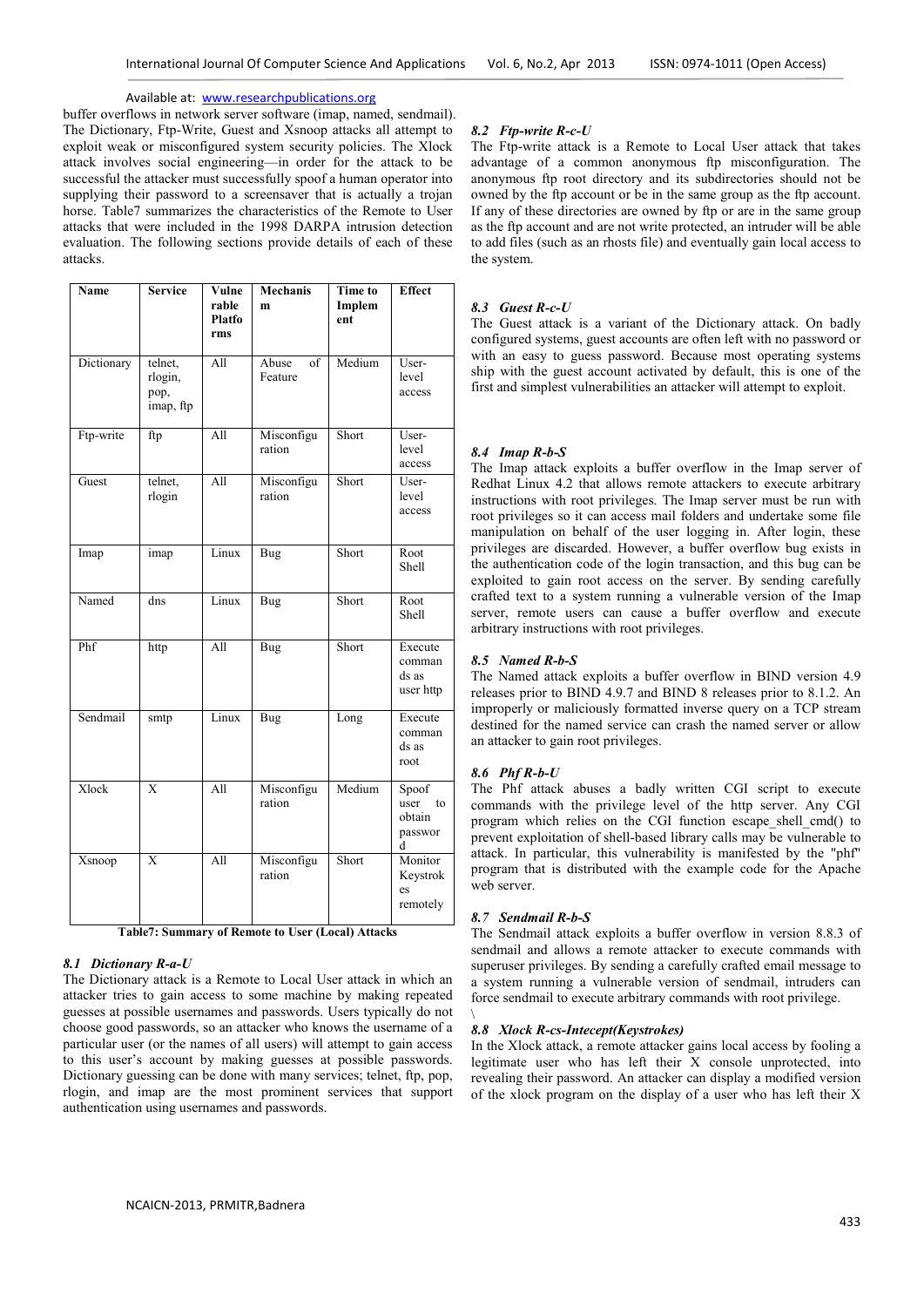display open (as would happen after typing "xhost +"), hoping to convince the user sitting at that console to type in their password. If the user sitting at the machine being attacked actually types their password into the trojan version of xlock the password will be sent back to the attacker.

## *8.9 Xsnoop R-c-Intercept(Keystrokes)*

In the Xsnoop attack, an attacker watches the keystrokes processed by an unprotected X server to try to gain information that can be used gain local access the victim system. An attacker can monitor keystrokes on the X server of a user who has left their X display open. A log of keystrokes is useful to an attacker because it might contain confidential information, or information that can be used to gain access to the system such as the username and password of the user being monitored. [2][4][5]

## **9. PROBES**

In recent years, a growing number of programs have been distributed that can automatically scan a network of computers to gather information or find known vulnerabilities. These network probes are quite useful to an attacker who is staging a future attack. An attacker with a map of which machines and services are available on a network can use this information to look for weak points. Some of these scanning tools (satan, saint, mscan) enable even a very unskilled attacker to very quickly check hundreds or thousands of machines on a network for known vulnerabilities. Table 8 provides a summary of the probes. The following sections describe in detail each of the probes that was used in the 1998 DARPA intrusion detection evaluation.

| Name    | <b>Service</b> | Vulner<br>able<br><b>Platfor</b><br>ms | Mechan<br>ism          | <b>Time to</b><br>Impleme<br>nt | <b>Effect</b>                         |
|---------|----------------|----------------------------------------|------------------------|---------------------------------|---------------------------------------|
| Ipsweep | <b>ICMP</b>    | All                                    | Abuse<br>of<br>Feature | Short                           | Finds active<br>machines              |
| Mscan   | many           | All                                    | Abuse<br>of<br>Feature | Short                           | Looks for<br>known<br>vulnerabilities |
| Nmap    | many           | A <sub>11</sub>                        | Abuse<br>of<br>Feature | Short                           | Finds active<br>ports<br>on a machine |
| Saint   | many           | All                                    | Abuse<br>of<br>Feature | Short                           | Looks for<br>known<br>vulnerabilities |
| Satan   | many           | All                                    | Abuse<br>of<br>Feature | Short                           | Looks for<br>known<br>vulnerabilities |

**Table8: Summary of Probes** 

## *9.1 Ipsweep R-a-Probe(Machines)*

An Ipsweep attack is a surveillance sweep to determine which hosts are listening on a network. This information is useful to an attacker in staging attacks and searching for vulnerable machines.

#### *9.2 Mscan R-a-Probe(Known Vulnerabilities)*

Mscan is a probing tool that uses both DNS zone transfers and/or brute force scanning of IP addresses to locate machines, and test them for vulnerabilities.

#### *9.3 Nmap R-a-Probe(Services)*

Nmap is a general-purpose tool for performing network scans. Nmap supports many different types of portscans—options include SYN, FIN and ACK scanning with both TCP and UDP, as well as ICMP (Ping) scanning. The Nmap program also allows a user to specify which ports to scan, how much time to wait between each port, and whether the ports should be scanned sequentially or in a random order.

## *9.4 Saint R-a-Probe(Known Vulnerabilities)*

SAINT is the Security Administrator's Integrated Network Tool. In its simplest mode, it gathers as much information about remote hosts and networks as possible by examining such network services as finger, NFS, NIS, ftp and tftp, rexd, statd, and other services. The information gathered includes the presence of various network information services as well as potential security flaws. These flaws include incorrectly setup or configured network services, well-known bugs in system or network utilities, and poor policy decisions. Although SAINT is not intended for use as an attack tool, it does provide security information that is quite useful to an attacker.

## *9.5 Satan R-a-Probe(Known Vulnerabilities)*

SATAN is an early predecessor of the SAINT scanning program described in the last section. While SAINT and SATAN are quite similar in purpose and design, the particular vulnerabilities that each tools checks for are slightly different. [2][4][5]

## **10. ATTACK SCENARIOS**

Most of the attacks that were included in the evaluation consist of a single session, or a few sessions that all occur within some short period of time. In the real world, an attacker often has a goal in mind, and sometimes this goal cannot be achieved in a single session. Several complex scenarios were added to the collected data in an attempt to create a better simulation of real attacker behaviour. Each scenario consists of a planned sequence of sessions (sometimes over the course of a week or more) that represent the actions of a single individual in pursuit of a goal. The following subsections describe each scenario in detail.

## *10.1 Cracker*

The default scenario that occurred in 95% of sessions is that a curious cracker was trying to gain access to a machine just to prove that it could be done. Usually these crackers are simply trying to break into as many machines as they can, and may install a backdoor or download the password file in order to guarantee that they can access the machine again. Crackers are represented as individuals of different skill levels, some perform all of their actions in the clear, while others are aware that an intrusion detection system is present and take actions to avoid detection.

#### *10.2 Spy*

The spy is an information collector who comes back to a compromised machine several times to collect information. A spy might be looking for confidential data files or reading user's personal mail. A spy will take steps to minimize the possibility of detection.

## *10.3 Rootkit*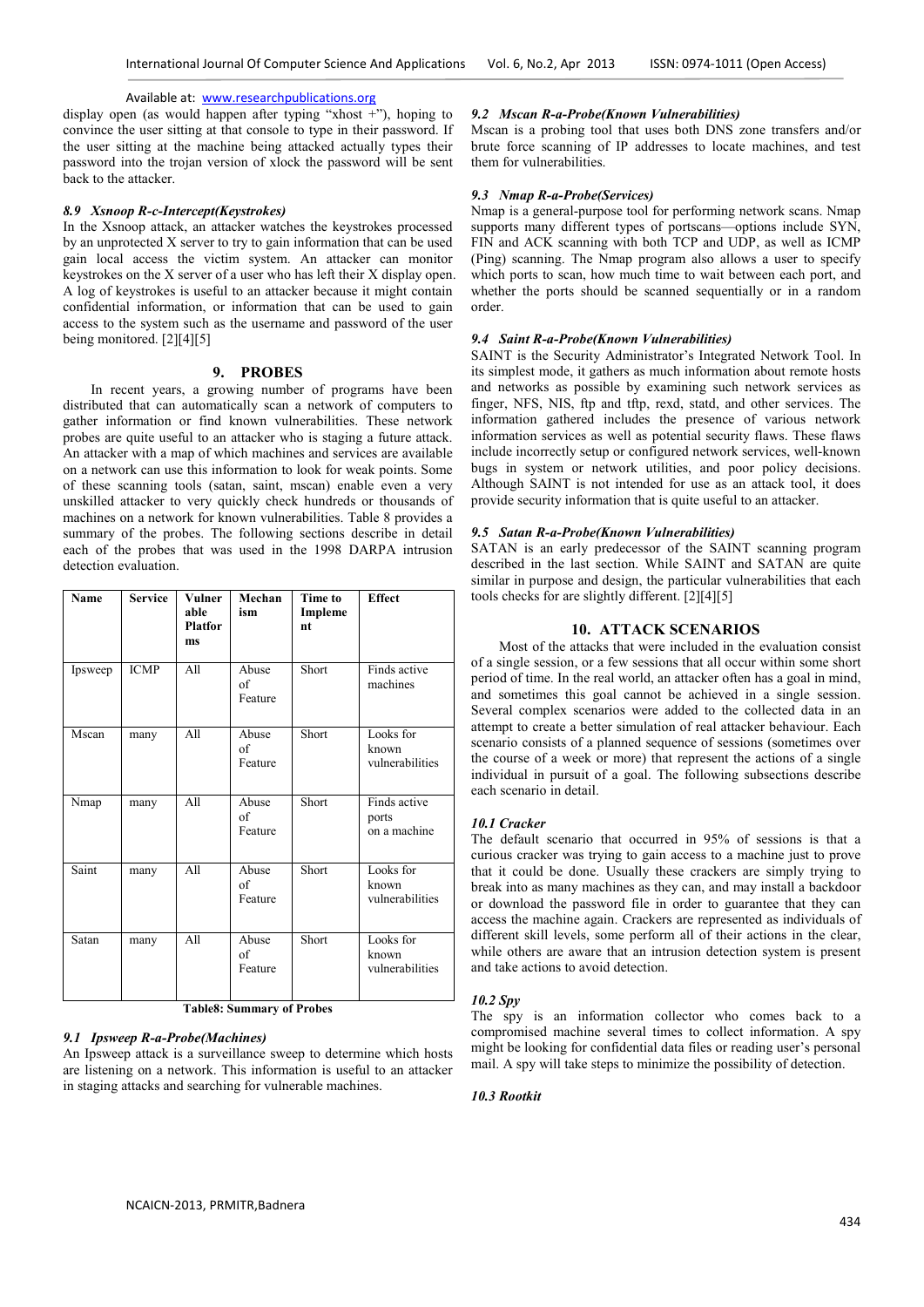The rootkit scenario could be viewed as an extension of the default Cracker scenario. A rootkit is a collection of programs that are intended to help a hacker maintain access to a machine once it has been compromised. A typical rootkit consists of a sniffer, versions of login, su, and other programs with backdoors which allow for access, and new versions of ps, netstat, and ls that hide the fact that a sniffer is running and hide files in certain directories. Once the rootkit has been installed, the attacker comes back several times to download the sniffer logs.

### *10.4 Http Tunnel*

The Http Tunnel scenario was originally developed as a method of defeating a firewall and for continuing to access a system while minimizing the chance of detection. The http tunnelling tools used in this scenario were developed specifically for use in this evaluation. Assuming that a hacker is able to penetrate a firewall once (perhaps by sending an email with the executable content of the client in it or by dialling into a modem) a server program can be installed that masquerades as a normal user browsing web pages. Once this server has been installed, the hacker can issue requests to execute commands or transfer files with interaction happening in web traffic between the server and the hacker. For the simulation, the data was exchanged through cookies that rode along with a web request. This general method is very flexible however, and the data could have been tunnelled using any cryptographic or steganographic technique. Tunnelling through http was chosen with hopes that the large amount of http traffic most networks see in a typical day would obscure the actions of the attacker.

## *10.5 SNMP Monitoring*

An attacker who has guessed the SNMP community password of a router will then be able to monitor the traffic levels on that router, and may be able to issue commands to the router to change default routes or allow connections from a previously forbidden host or network.

## *10.6 Multihop*

Some intrusion detection systems monitor traffic immediately outside of a router and only see traffic going into or coming out of that network. The multihop scenario was designed to test whether these systems could find attacks where an attacker first breaks into one inside machine, and then uses this inside machine for further attacks on the rest of the machines on the network. This would be a very effective means of launching a Denial of Service attack undetected, as an intrusion detection system which sits just outside the network being monitored would not see a Denial of Service attack that originated from the internal network.

### *10.7 Disgruntled/Malicious User*

These sessions simulate an attacker who is not interested in collecting information from a system or gaining access to a system, but is simply interested in doing damage. This is a common threat in operational computer networks. Within the simulation, one malicious user re-formatted the primary disk partition of a victim machine  $[2][4][5]$ .

## **11. STEALTHINESS AND ACTIONS**

In addition to varying the methods and intentions of the simulated attackers, attention was given to the extent to which attackers tried to hide their actions from either an individual who is monitoring the system, or an intrusion detection system. There are several ways that attackers can reduce their chances of being detected by the administrator of a network. Skilled attackers might try to cover their tracks by editing system logs or resetting the modification date on files that they replaced or modified. These actions are generally intended to reduce the chance of detection by a human administrator. Attackers may also be aware that an intrusion detection system is monitoring a network, and may try to hide from the intrusion detection system as well. Methods for being stealthy vary depending on the type of attack.

## *11.1 Avoiding Detection of Denial of Service (R-Deny)*

Denial of Service attacks are difficult to make stealthy. One method an attacker can use to hide a denial of service attack is to gain the cooperation of a large group and break up the attack so pieces of it are coming from several different sources. Another method an attacker can use is to send thousands of packets with different spoofed source-addresses. Sending these spoofed packets will not make identifying the attack any harder, but they will make it more difficult to track down and stop the attacker because the victim has no 101 way of knowing which of the thousands of addresses the actual attack is coming from. Both of these methods do not make the attack any harder to detect, but simply reduce the chances that the attacker will be caught. No stealthy denial of service attacks were included in the 1998 DARPA intrusion detection evaluation.

### **11.2** *Avoiding Detection of Probes (R-Probe)*

Several methods can be used either to hide the fact that a probe is occurring, or obscure the identity of the party who is performing the probe. The following paragraphs describe methods of increasing stealth that were used in the probes included in the 1998 DARPA intrusion detection evaluation.

- **Scan Slowly and Randomly:** If an attacker wants to hide the fact a probe is occurring, the probe can be configured to occur slowly and probe ports or machines in a nonlinear order. An intrusion detection system will have a very hard time identifying one stray connection per hour to a random port as a port sweep initiated by an attacker.
- **Probe With Half-Open or Other Unlogged Connections**: Another method of scanning stealthily is to probe with halfopen connections. A connection for which the threeway TCP handshake is never completed will not be logged by the operating system. There are several tools available that will perform this type of half-open (FIN) scanning of a network.
- **Use an Intermediate Machine to Obscure the Real Source of the Scan:** One way attackers can hide their identity is to use an ftp bounce probe. Some ftp servers will allow anyone to tell them to send data to a particular port on a particular machine. An attacker can look at the response the ftp server gives from such a request and ascertain whether that port is listening on the victim machine. The portscan will appear to be coming from an anonymous ftp server, and this simple step may be enough to assure that the party who is really doing the scanning is never identified.

## **11.3 Avoiding Detection of User to Root (L-?-S) Attacks**

There are many ways that User to Root attacks can be made stealthy. The following paragraphs discuss each of the methods that were used to make a number of the User to Root attacks in the 1998 DARPA intrusion detection evaluation stealthy.